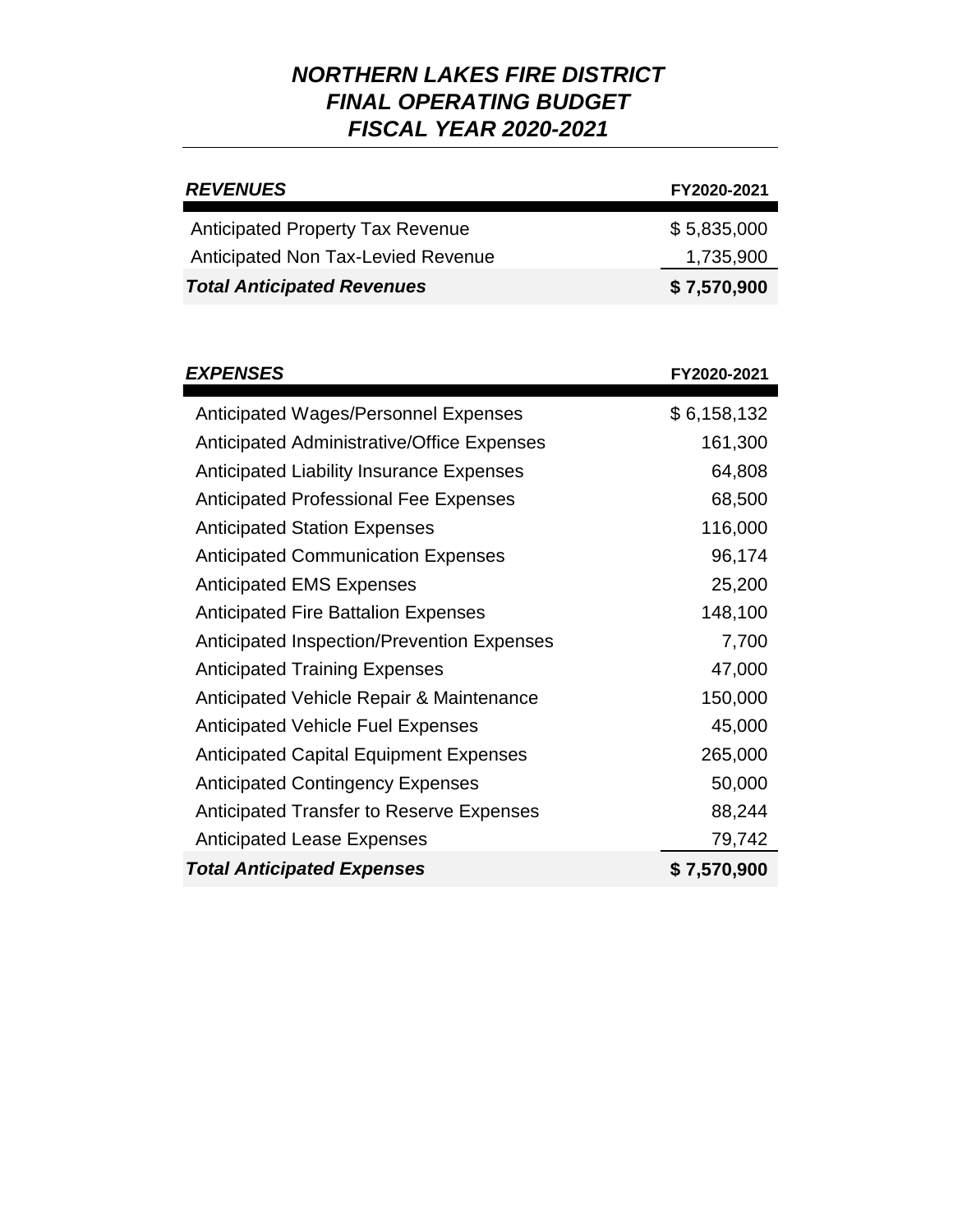### *NORTHERN LAKES FIRE PROTECTION DISTRICT*  **Budget Summary Fiscal Year 2020/2021**

*General Fund - Operating Budget*

| <b>REVENUES</b> |                                   | 2020-2021       |
|-----------------|-----------------------------------|-----------------|
|                 |                                   |                 |
| Line Item       | Description                       | Anticipated     |
| 87000 -         | <b>Property Tax Revenue</b>       | 5,835,000       |
| $87010 -$       | Interest Revenue                  | 55,000          |
| $87020 -$       | Sales Tax Revenue                 | 153,000         |
| 87030 -         | <b>Fire Prevention Revenue</b>    | 55,000          |
| 87042 -         | <b>KCEMSS Anticipated Revenue</b> | 1,442,900       |
| $87050 -$       | Miscellaneous Revenue             | 30,000          |
|                 | <b>Total Revenues Anticipated</b> | \$<br>7,570,900 |

### *EXPENDITURES* **2020-2021**

### *40000 - Wages*

| Line Item          | Description                    | Anticipated     |
|--------------------|--------------------------------|-----------------|
| $40150 -$          | Volunteers                     | 1,000           |
| $40160 -$          | <b>Executive Assistant</b>     | 70,570          |
| 40190 -            | <b>Fire Chief</b>              | 126,443         |
| $40210 -$          | Overtime                       | 620,827         |
| $40250 -$          | Longevity                      | 172,193         |
| $40270 -$          | Administrative Assistant (2)   | 111,685         |
| $40274 -$          | <b>Fleet Mechanic</b>          | 71,000          |
| $40281 -$          | <b>Commissioner District 1</b> | 3,500           |
| 40282 -            | <b>Commissioner District 2</b> | 3,500           |
| $40283 -$          | <b>Commissioner District 3</b> | 3,500           |
| 40284 -            | <b>Commissioner District 4</b> | 3,500           |
| $40285 -$          | <b>Commissioner District 5</b> | 3,500           |
| $40290 -$          | Fire Marshal                   | 110,161         |
| $40292 -$          | Deputy Fire Marshal            | 80,615          |
| 40300 -            | Firefighter (22)               | 1,443,583       |
| $40302 -$          | Battalion Chief (3)            | 253,166         |
| $40310 -$          | Engineer (6)                   | 470,841         |
| $40320 -$          | Captain (6)                    | 479,122         |
| $40325 -$          | Upgrade Pay                    | 45,000          |
| $40400 -$          | Division Chief Training        | 110,161         |
| $40410 -$          | <b>Division Chief EMS</b>      | 110,161         |
| 40441 -            | Long Term Disability Insurance | 11,440          |
| <b>Total Wages</b> |                                | \$<br>4,305,469 |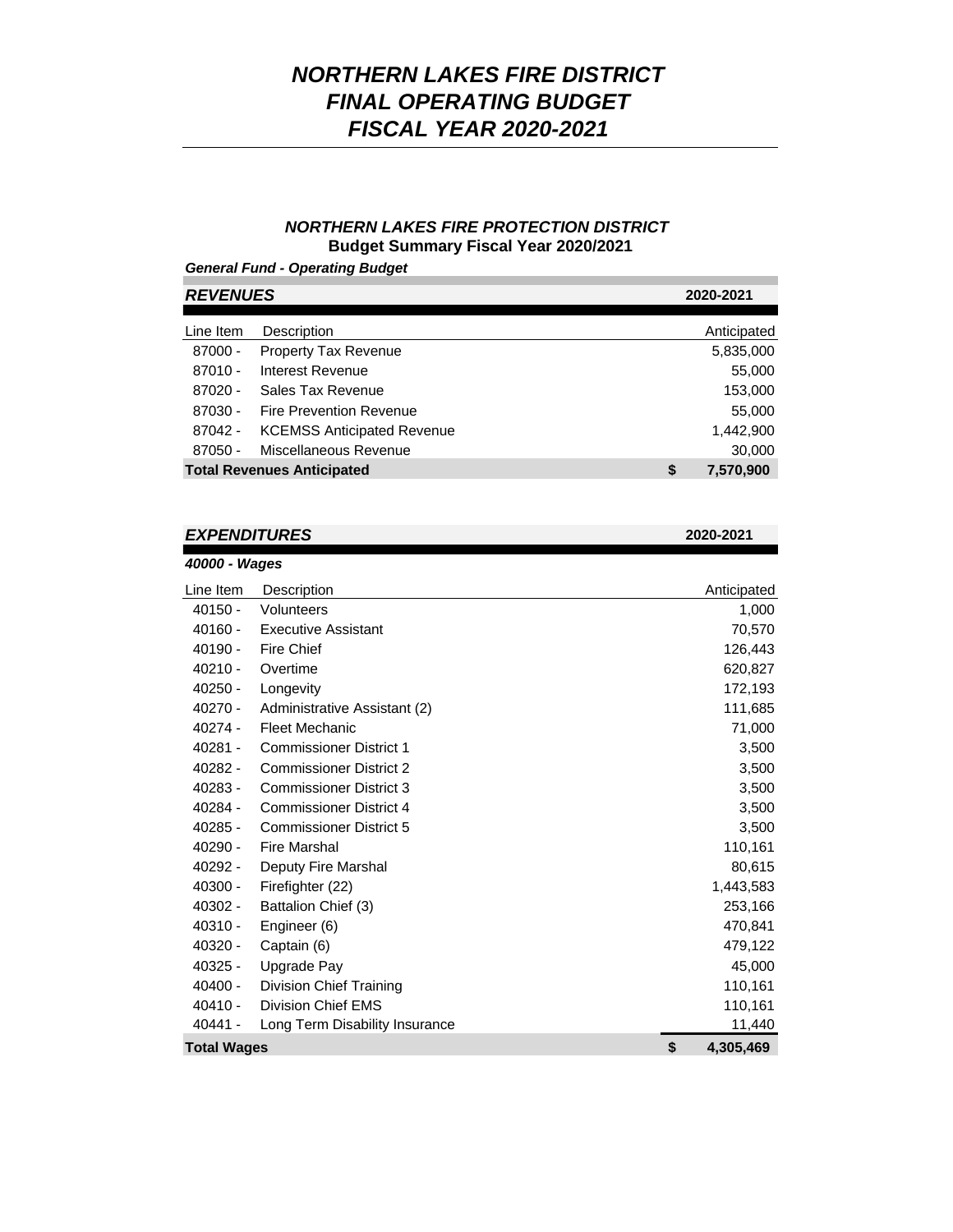### *42000 - Personnel Expenses*

| 42030 -   | FICA (Medicare, Social Security)       | 62,491          |
|-----------|----------------------------------------|-----------------|
| 42031 -   | PERSI Choice 401(k) Match              | 254,008         |
| 42040 -   | <b>PERSI</b>                           | 519,870         |
| 42050 -   | Medical Insurance                      | 631,744         |
| $42051 -$ | <b>Medical Insurance Commissioners</b> | 54,676          |
| $42055 -$ | <b>NCPers Life</b>                     | 8,832           |
| $42060 -$ | Dental Insurance                       | 61,562          |
| $42061 -$ | Dental Insurance Commissioners         | 4,715           |
| 42062 -   | Provident Insurance                    | 17,879          |
| $42063 -$ | Employee Assistance Program (EAP)      | 2,664           |
| 42065 -   | NY Life                                | 240             |
| 42070 -   | <b>Workers Compensation Insurance</b>  | 125,000         |
| 42075 -   | <b>Unemployment Benefits</b>           | 4,000           |
| $42080 -$ | <b>VEBA Contribution</b>               | 102,000         |
| $42090 -$ | Payroll Expenses                       | 2,982           |
|           | <b>Total Personnel Expenses</b>        | \$<br>1,852,663 |
|           | 44000-Administrative                   |                 |
| $44010 -$ | Meetings/Conference                    | 8,000           |
| 44015 -   | Dues/Subscriptions                     | 6,000           |
| 44020 -   | Advertisements                         | 1,500           |
| 44025 -   | Admin. Training                        | 12,000          |
| 44030 -   | Physicals & Vaccinations               | 5,000           |
| 44100 -   | Incentives/Awards                      | 15,000          |
| $44105 -$ | Miscellaneous Admin Expenditures       | 1,500           |
| 44110 -   | <b>Employment Testing Expenses</b>     | 7,000           |
|           | <b>Total Administrative</b>            | \$<br>56,000    |
|           | 46000 - Office Expense                 |                 |
| 46010 -   | Office Equip/Repairs/Maintenance       | 18,000          |
| 46015 -   | <b>Copier Maintenance Contracts</b>    | 1,700           |
| 46020 -   | Postage                                | 1,600           |
| 46030 -   | <b>Telephone Expenditures</b>          | 13,000          |
| 46035 -   | Cell Phone Expenditures                | 6,000           |
| 46050 -   | <b>Office Supplies</b>                 | 8,000           |
| 46055 -   | <b>IT Services</b>                     | 7,000           |
| 46056 -   | Software Support/Purchases             | 25,000          |
| 46060 -   | Internet/Bandwidth Services            | 25,000          |
|           | <b>Total Office Expense</b>            | \$<br>105,300   |
|           | 47000 - Liability Insurance            |                 |
| 47000 -   | Liability Insurance                    | 64,808          |
|           | <b>Total Liability Insurance</b>       | \$<br>64,808    |
|           | 48000 - Professional Fees              |                 |
| 48040 -   | <b>Legal Fees</b>                      | 10,000          |
| 48050 -   | <b>Consultant Fees</b>                 | 50,000          |
| 48060 -   | <b>Audit Services</b>                  | 8,500           |
|           | <b>Total Professional Fees</b>         | \$<br>68,500    |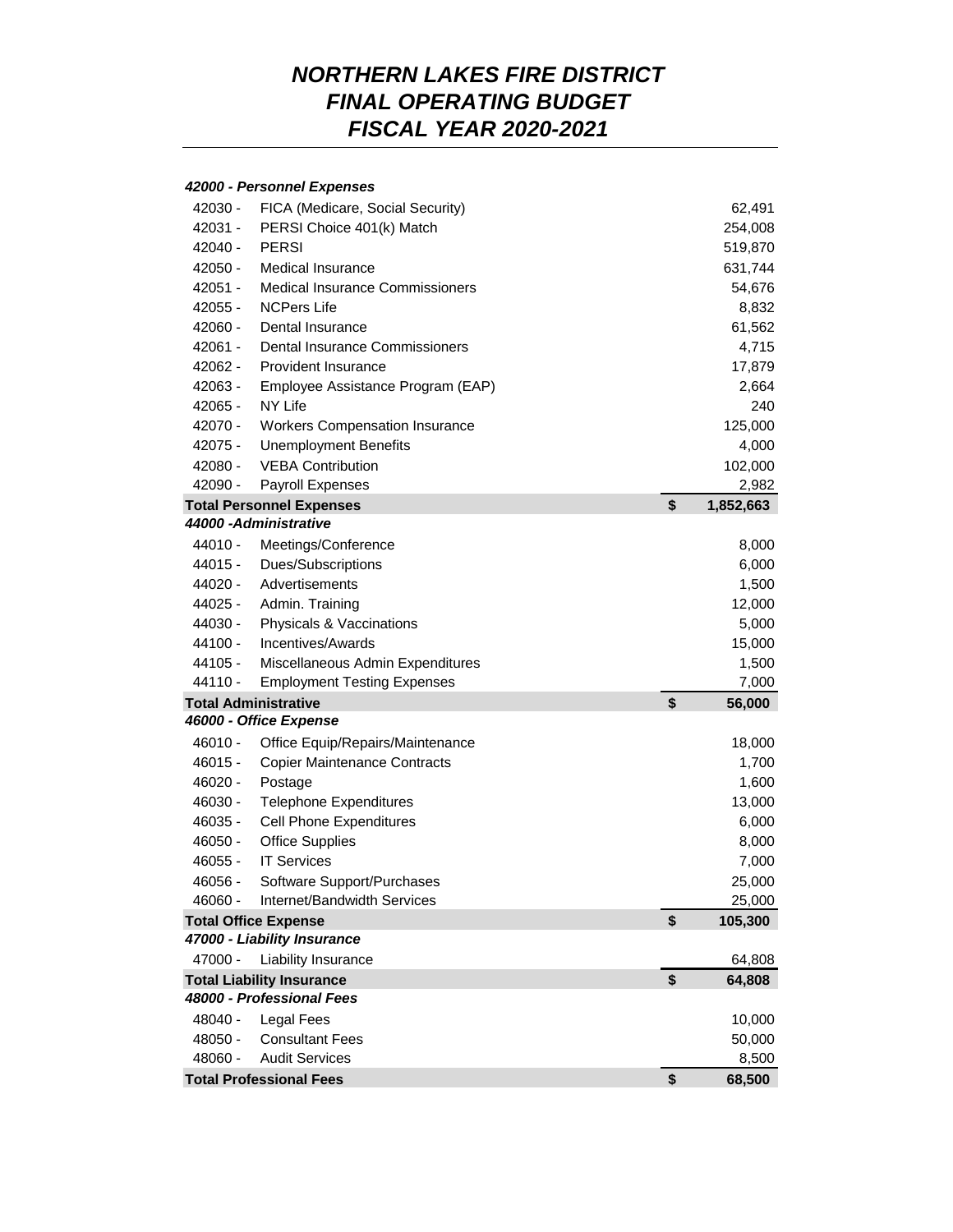#### 41,500 11,000 12,000 40,000 4,500 3,500 3,500 **Total Station Expense \$ 116,000** 60025 - Comm Equip, Repair & Maint 5,000 91,174 **Total Communications \$ 96,174** 60305 - Medical Supplies 10,000 60310 - CPR Supplies 100 60320 - Repair/Maintenance Equip 100 15,000 **Total EMS Expense \$ 25,200** 60810 - SCBA 5,000 60820 - Emergency Scene Rehab Supplies 2,000 60825 - Personal Protective Equip 32,000 60830 - Small Equip Repair and Maintenance 10,000 60841 - Peer Fitness Program 5,000 60842 - Peer Fitness Annual Physicals 20,000 60850 - Uniform Purchase/Replacement 20,000 60865 - Equipment Purchases & Replacement 50,000 60882 - Fire Battalion Expendable Supplies 3,000 3,000 60885 - Fire Extinguishers 1,100 **Total Fire Battalion \$ 148,100** 64220 - Investigation Expense 200 64230 - Training/Recertification 3,500 64235 - Educational/Prevention Materials 2,500 64255 - Equipment Purchase 1,500 **Total Inspection/Prevention \$ 7,700** 64310 - Fire Battalion Training 25,000 64330 - Equipment Purchases 2,000 64340 - Facility & Equip Repair & Maint 20,000 **Total Training Division \$ 47,000** 60355 - EMS Training/Recertification 51320 - Station Supplies (soft goods) 51332 - Station Heating and Electricity 51345 - Garbage Service 51355 - Water Fee 60060 - Radio/Pager Purchase 51360 - Sewer Fees 51305 - Fixed Facility Maintenance 51315 - Building Supplies *64200 - Inspection / Prevention 64300 - Training Division 51300 - Station Expense 60000 - Communications 60300 - EMS Expense 60800 - Fire Battalion*